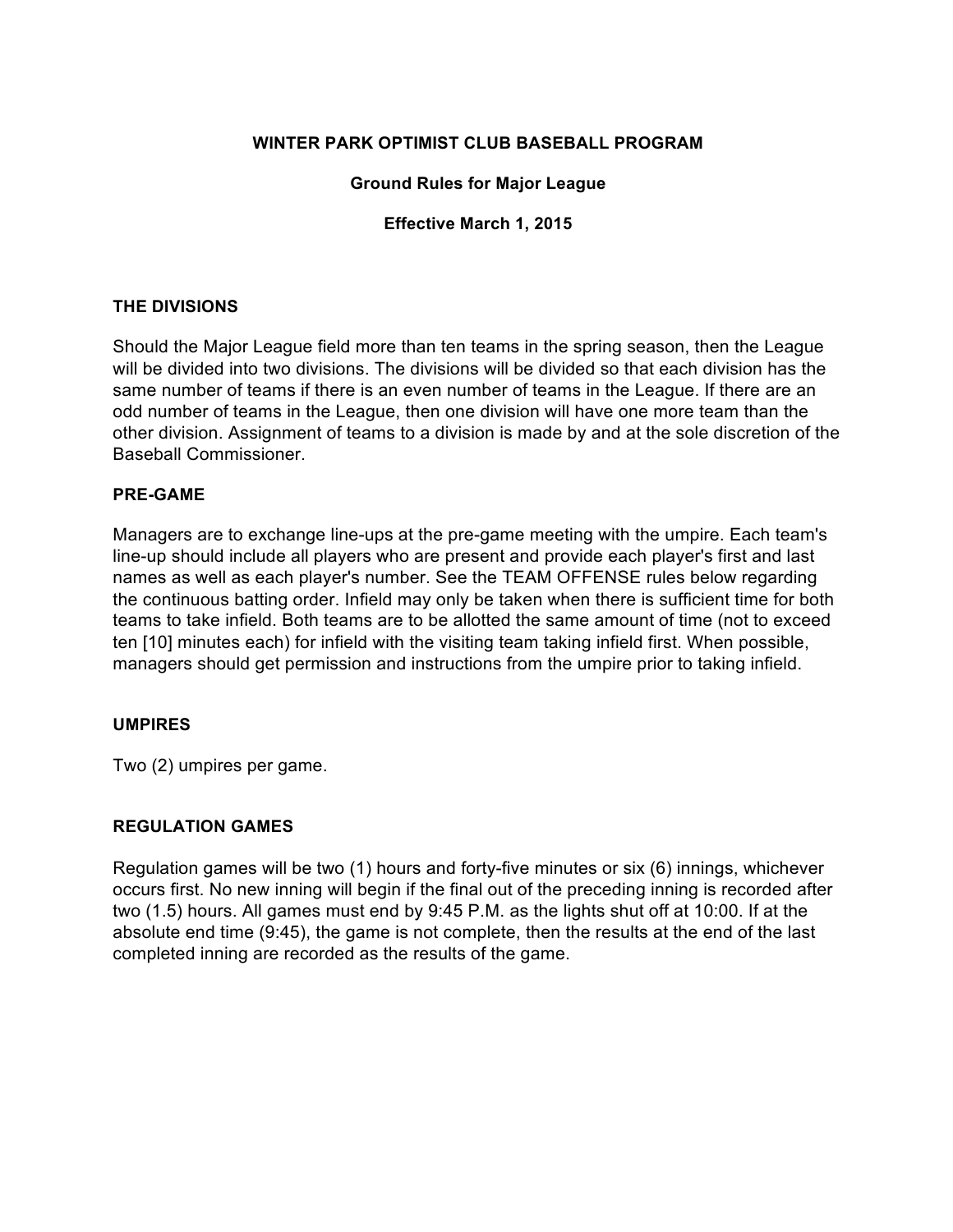## **THE HOME TEAM KEEPS THE OFFICIAL BOOK**

The home team is responsible for keeping the official book and pitching ledger reflecting the number of innings each pitcher pitched in the game. A pitcher who throws one pitch in an inning is considered to have pitched one inning. The scorekeeper for the visiting team should firm both the score and the pitching ledger with the scorekeeper for the home team after each game.

## **PLAYER MINIMUM PLAY RULE**

All players must play at least 2 full innings in the field. Continuous batting order. A violation of the rule will result in a forfeit by the violating team as well as a one (1) game suspension for the manager. A second violation will result in the suspension of the manager for the remainder of the season including the post-season tournament.

Managers should be cognizant that t the PLAYER MINIMUM PLAY RULE is enforced regardless of the number of innings played.

# **PLAYER SUBSTITUTION RULE**

The league uses free and unlimited substitution for defensive positions other than pitcher.

Once a pitcher leaves the position of pitcher, he cannot re-enter the game as pitcher.

# **TEAM DEFENSE**

The rules of Babe Ruth Baseball control.

### **PITCHING LIMITATIONS**

The tournament rules of Babe Ruth Baseball apply whereby a player may no pitch more than 6 innings every two games. A player is considered to have pitched an inning if at least 1 pitch is thrown. Once a pitcher leaves the position of pitcher, he may not return to the position of pitcher.

### **TEAM OFFENSE**

The rules of Babe Ruth Baseball control.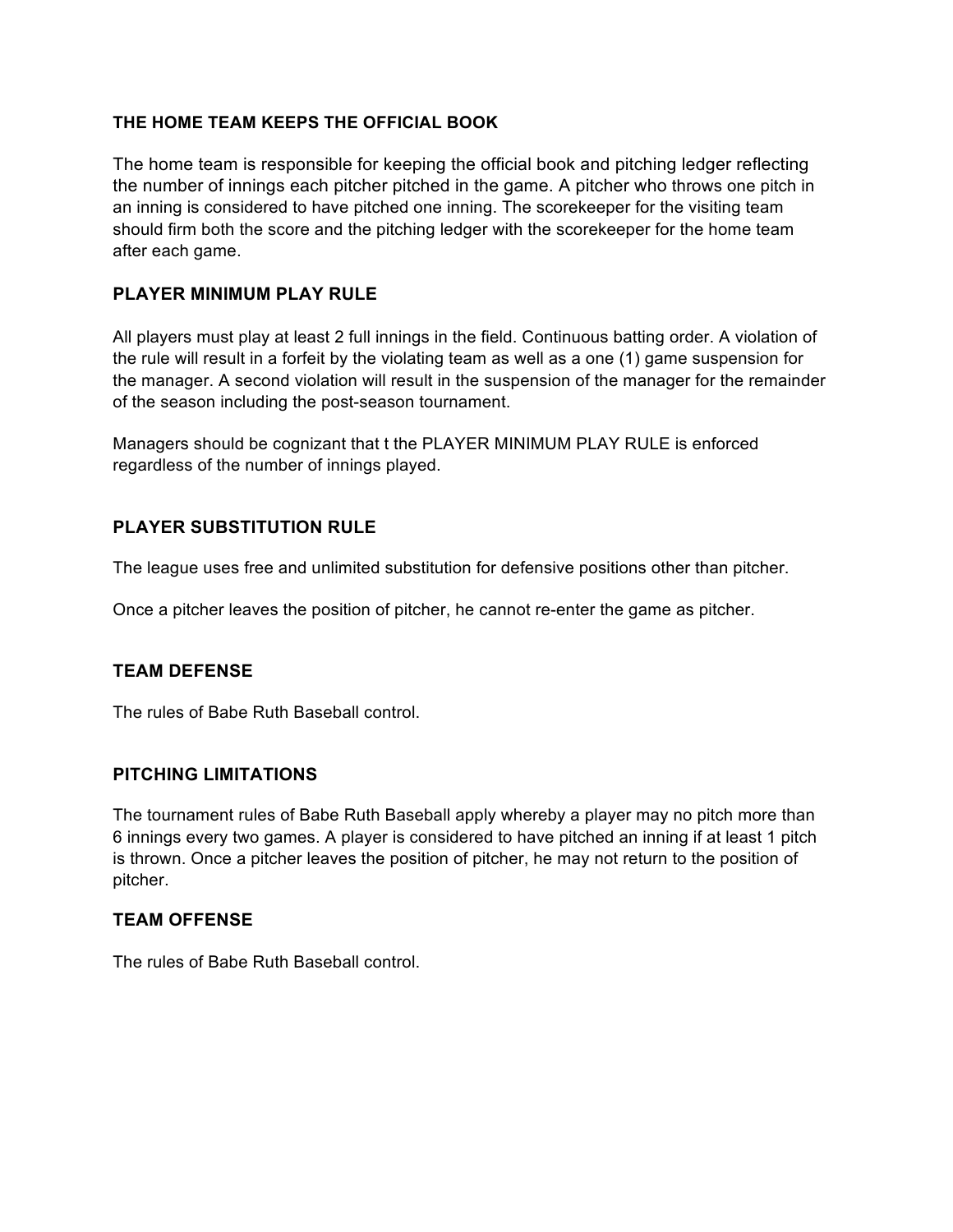### *50/70* **RULE MODIFICATIONS**

Stealing and leading off is allowed.

Dropped third strikes are live balls and the runner is permitted to advance to first base if the base is unoccupied. For an out to be recorded, the runner must be tagged out or the ball must be thrown to the base in advance of the runner.

Balks by the pitcher shall be called at the judgment of the umpire. In the case of a balk by the pitcher in which no harm to a runner has occurred, the umpire will give the pitcher a warning. Each pitcher will receive one such warning per game. In the event a pitcher commits a balk while making a defensive play against an advancing runner, the umpire shall call "dead ball" and award the runner the next base. The pitcher's mound shall be moved back so that the rubber is 50' from home plate.

### **TEN RUN MERCY RULE**

Any team leading by 10 runs at the end of 4 or 5 innings of play or 3 % or 4 % innings if the home team is ahead, will be declared the winning team and the game will end.

### **TIE GAMES**

Tie games stopped because of the time limit will be continued on the first available make-up day. The rules of Babe Ruth Baseball control.

# **PROTESTS**

Managers may protest a game by notifying the umpire that the game is being protested prior to the next pitch after the call that is being disputed. A Protest Committee comprised of three (3) members of the Baseball Committee will rule protests on at the time of the protest. The Protest Committee may consult with both managers as well as the umpire in order to gain an understanding of the event(s) that lead to the disputed call. The ruling of the Protest Committee is final. Judgment calls may not be protested. If a Protest Committee consisting of three (3) members of the Baseball Committee cannot be assembled at the time of a protest, then the game will continue from the point of protest. If the protesting team loses the game then the manager of the protesting team is to notify the Minor League Commissioner within twenty-four (24) hours after the protest that a protest has been made. As soon as possible after receiving notice of a protest, the Minor League Commissioner will convene a Protest Committee to hear the protest. The Protest Committee may consult with both managers as well as the umpire in order to gain an understanding of the event(s) that lead to the disputed call. If the protest is upheld then the game will resume from the point of protest with the rules of Babe Ruth Baseball controlling play. All protests must be submitted to the Protest Committee along with a protest fee of fifty dollars (\$50.00). If the protesting team prevails then the protest fee is returned. If the protesting team loses the protest then the protest fee becomes the property of the Winter Park Optimist Club.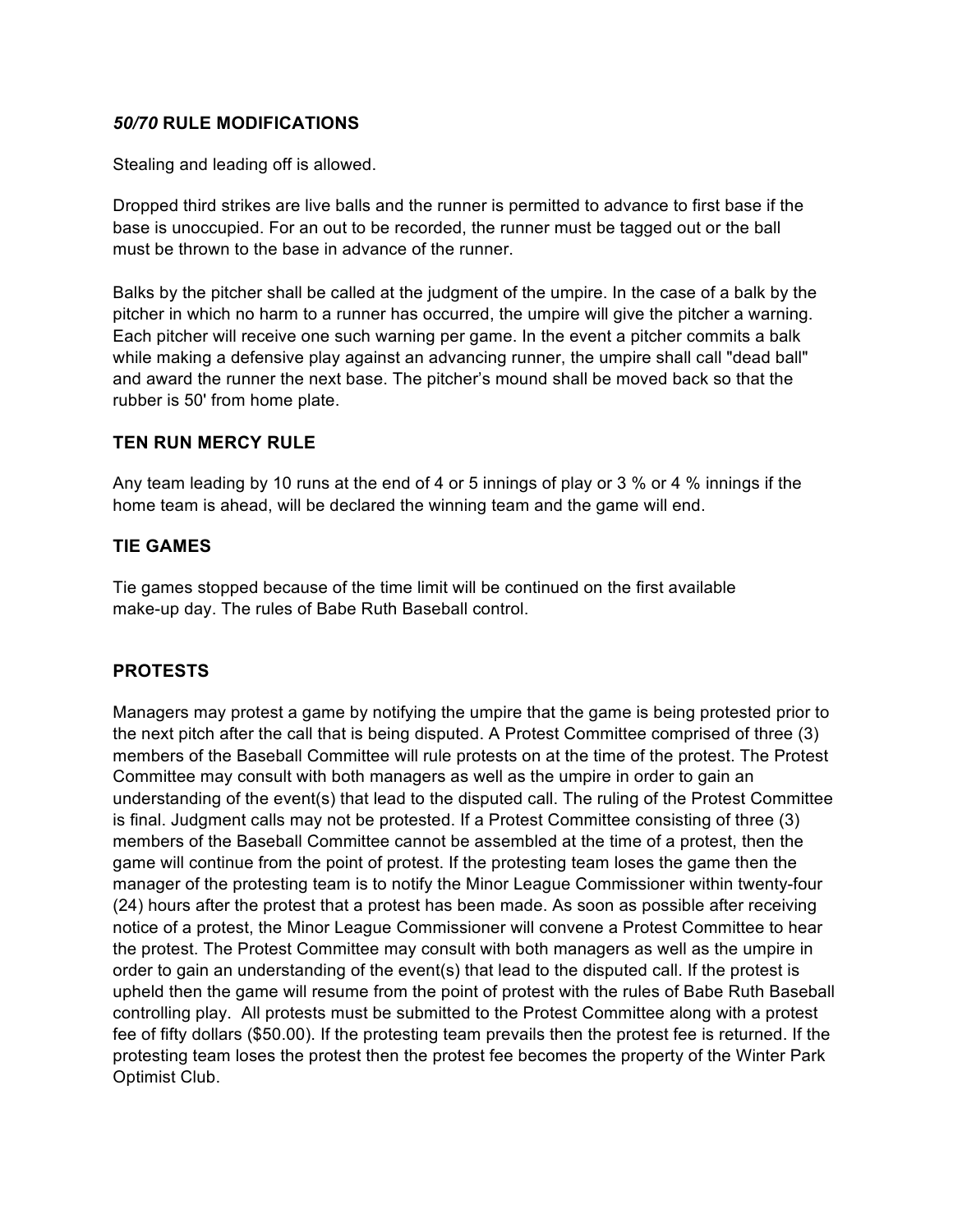## **FORFEITS**

Each team must have at least eight players in order to have an official game. If one team is unable to field a team with at least eight players then the other team wins the game by forfeit. If both teams are unable to field a team with at least eight players then both teams are given a loss in the league standings. If both teams are unable to field a team with at least eight players in the post-season tournament then both teams are eliminated from the post-season tournament.

# **TRYOUTS**

Administration of the Major League player tryouts is the responsibility of the Major League Commissioner and will be conducted by the Minor League Commissioner and the Minor League managers under the direction of the Baseball Committee. The Winter Park Optimist Club will furnish the necessary equipment to conduct all tryouts. Players are encouraged to wear baseball cleats to tryouts and bring their own glove(s) and bat(s).

The Major League Commissioner will have a meeting that must be attended by the manager of each team in the Major League immediately prior to tryouts at which time each manager will be provided with a list of all players who have signed up to participate in the Major League. All players who are returning to the Major League from the prior spring season will be identified on the list as a returning player as those players will not be trying out.

If a team does not have a manager by the time tryouts are held, the Major League Commissioner will appoint an acting manager to evaluate and keep a record of the players who participated in tryouts.

Tryouts will be conducted for all eligible players who did not participate in the Major League the preceding spring season. All new players must attend tryouts to be eligible for the draft. Returning players who played in the Major League the preceding spring season will not try out. While the sponsorship/name of a team may change, all players returning to the Major League from the preceding spring season will automatically be placed back on the same roster that they were on the preceding spring.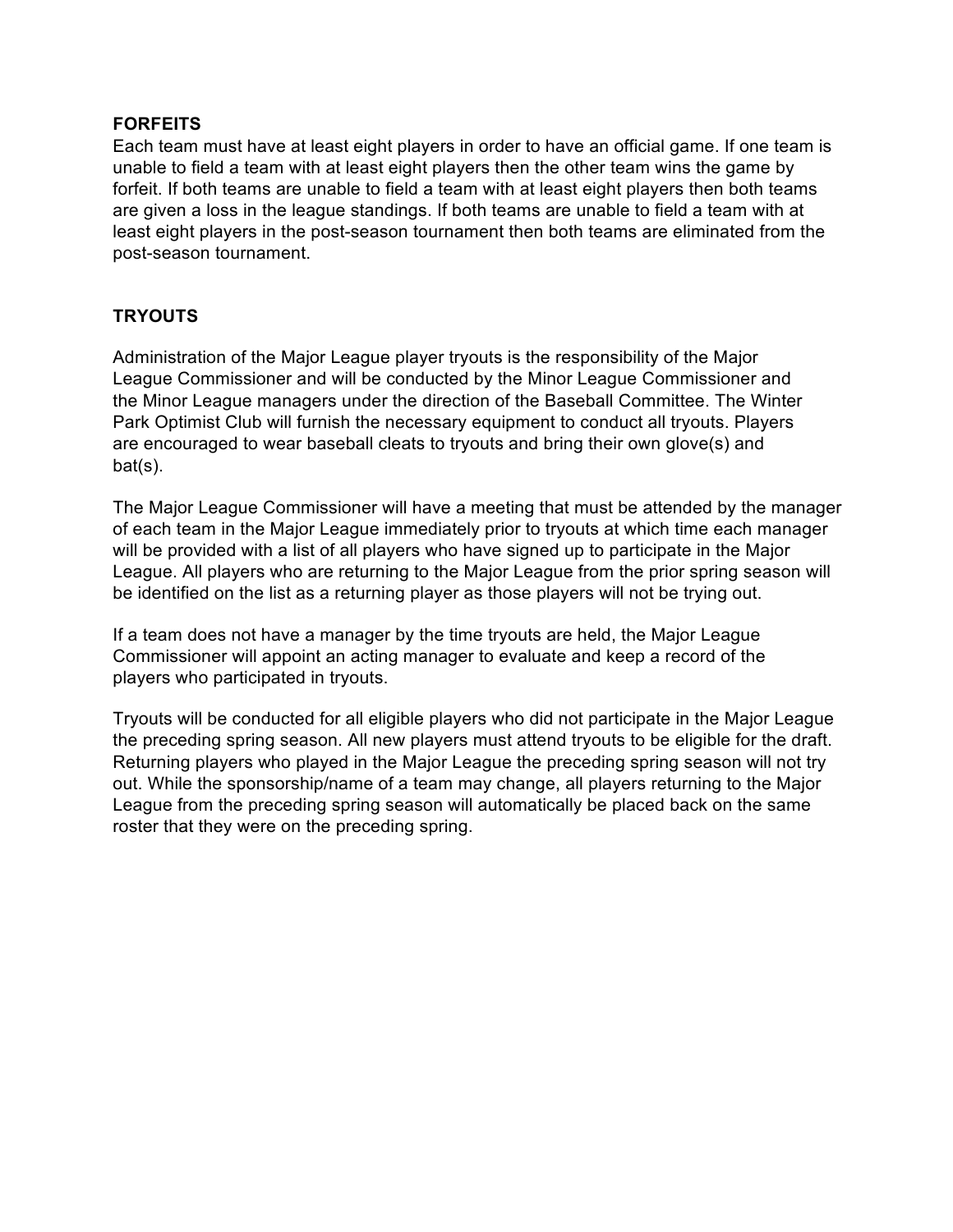## **PLAYER DRAFT**

The Major League player draft is designed to regulate and keep record of player assignments in each league. The Major League player draft will be conducted at a place and time so designated by the Baseball Committee. Only a representative(s) of the Baseball Committee, managers, coaches, or others specifically authorized by the Baseball Committee or by the Board will be allowed to attend the Major League player draft. Only managers or acting managers who have been approved by the League Commissioner will be allowed to make player selections at the player draft. The draft order is to be in reverse of the order of the final standings from the preceding Major League spring season. Any tie(s) in the final standings from the preceding Major League spring season are to be broken by a coin flip immediately prior to the Major League draft. The teams will draft from top to bottom, bottom to top. The names of all non-protected players who did not tryout and who are not a returning player are put into a hat to be drawn. Once all eligible players who attended tryouts have been drafted then the team with the next selection will draw first from the hat and the process will continue in the same selection order until all the names in the hat have been drawn.

The child (ran) of the manager may be protected in the Major League draft. Unless the Child(ran) is/are returning to the same league as they played on the preceding spring season, the child(ran) of all managers must tryout. Each child of a manager will be "rated" by the other league managers immediately prior to the draft via a group consensus. If a manager has one child eligible for the draft then the child is protected through the second round unless the child is "rated" as a lower round draft choice in which case the child is protected through the round the child is rated. For example, if the child of a manager is rated as either a first or second round choice then the child is protected through the second round. Alternatively, if the child of a manager is rated as a sixth round choice then the child is protected through the sixth round. If the child of a manager who is required to do so does not try out then the child is protected through the second round. In the event a team has more than one protected player, the second round limit rule may be suspended and the protected player can be assigned to the first round. Any child of a manager who is not selected by the manager in the protected round becomes available to all teams beginning with the selection immediately following the last protected pick of the manager who did not select their child.

# **TROPHIES**

In addition to a team trophy, individual trophies will be awarded to each player on the roster of the Major League post-season tournament champion.

Immediately prior to closing ceremonies, the Major League managers will nominate one player from their team that they believe displayed the best sportsmanship during the season.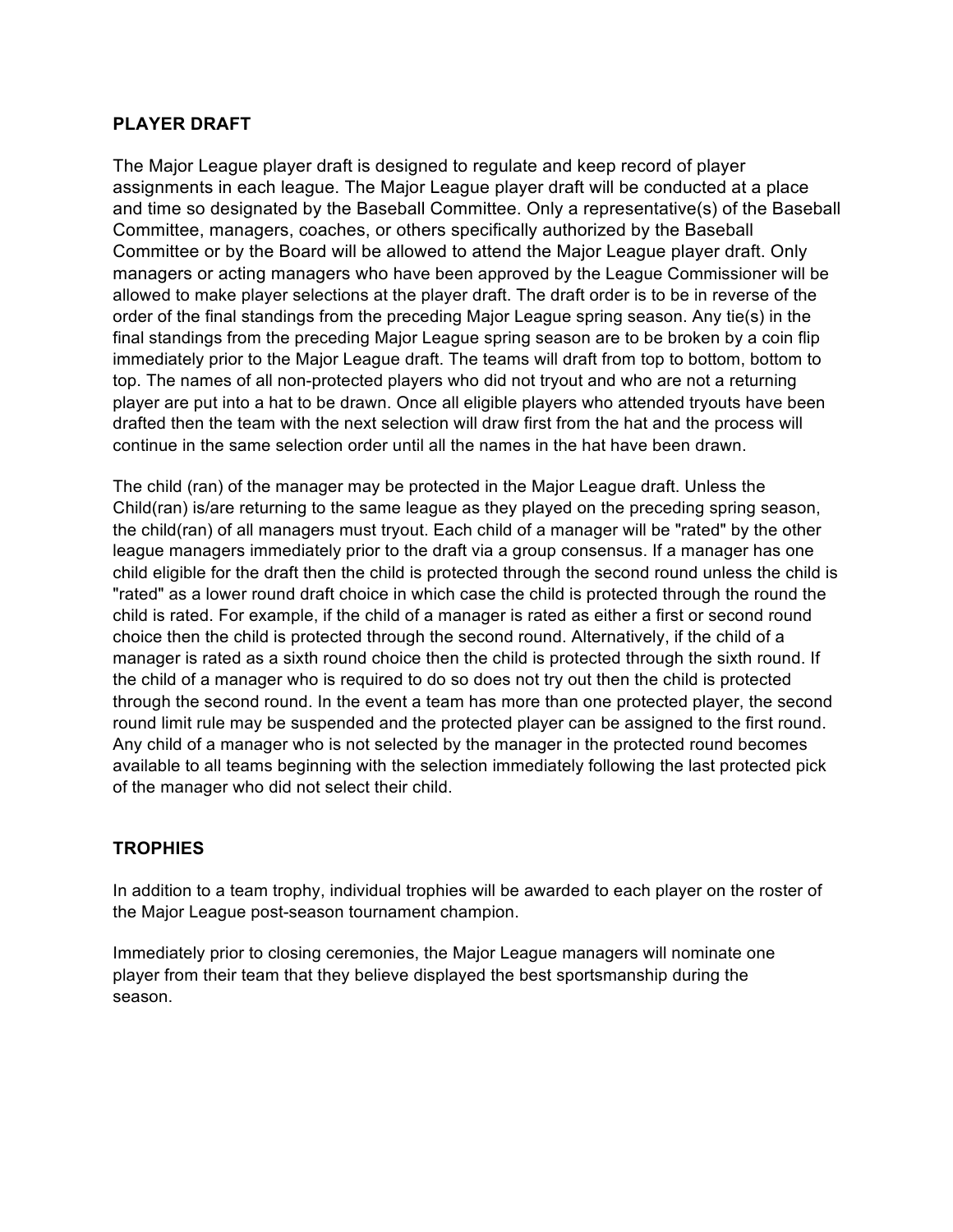## **ALL STAR MANAGERS**

Managers for the all-star teams will be selected based on the criteria as set forth by the baseball committee and agreed to by the Winter Park Optimist Board. This criterion is based on overall sportsmanship and positive support of the entire Optimist club program.

### **MAKE-UP GAMES**

The Baseball Committee will attempt to reschedule all incomplete games and games that are cancelled as a result of unforeseen circumstances on the next available date. There may be occasions when games are either not rescheduled on the next available date or not rescheduled at all. The rules of Babe Ruth baseball apply to all make-up games.

#### **POST-SEASON TOURNAMENT**

The post-season tournament will be played pursuant to a division format. The teams in each division will play a single elimination tournament with the winner of each division playing in the Major League championship game.